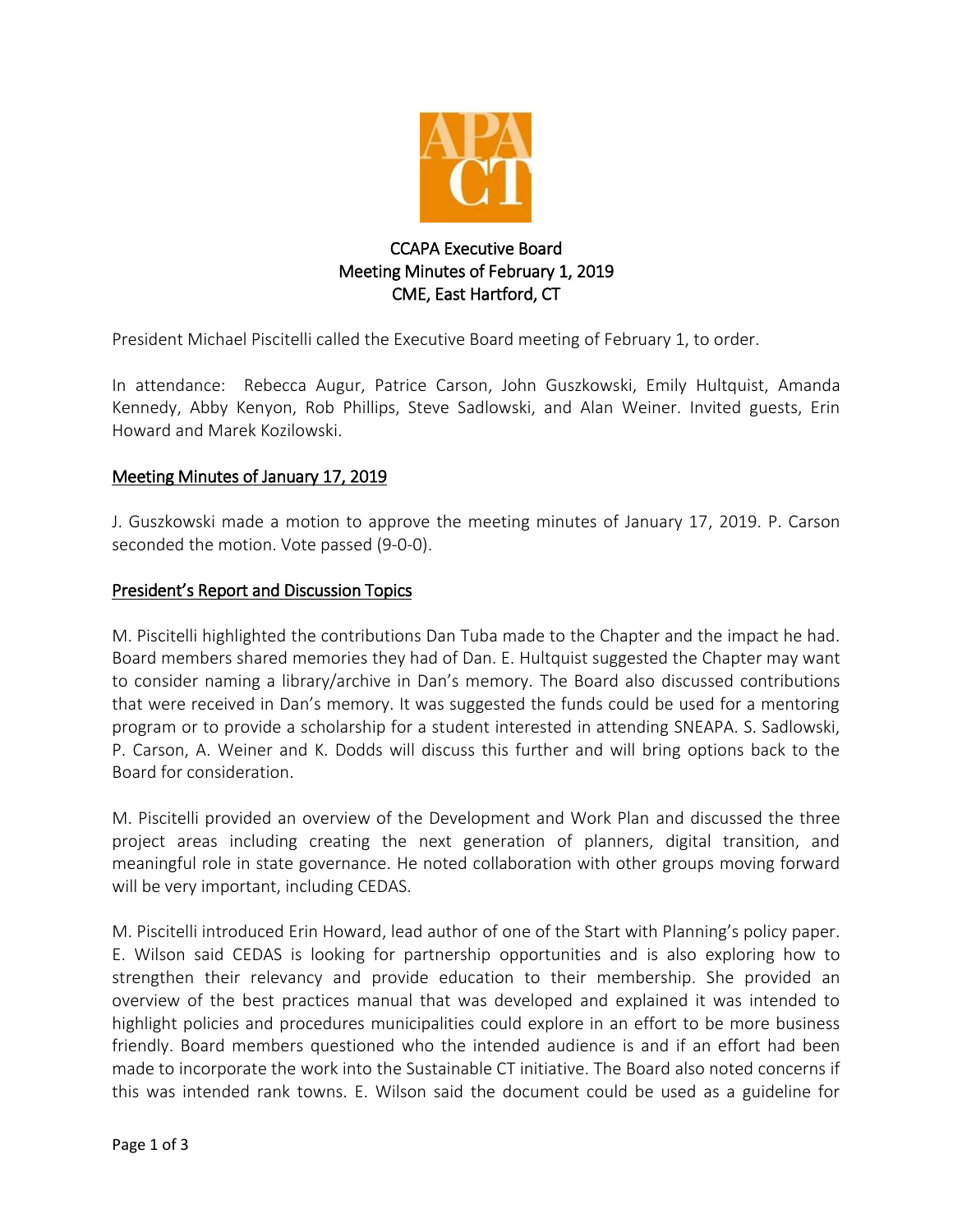municipalities. M. Piscitelli asked if anyone would like to attend the February CEDAS meeting with him. He also reported Jose Giner was coordinating three upcoming webinars with CEDAS.

## Treasurer's Report

K. Dodds reported the Chapter received three donations in Dan's name. She noted Chapter dues have been received and checks have been issued to Massachusetts and Rhode Island for SNEAPA reimbursement. K. Dodds said she has been working on the tax filing with the accountants.

R. Phillips made a motion to approve the Treasurer's Report. P. Carson seconded the motion and it passed unanimously.

### Committee Updates

### Communications

R. Augur said work on the website is just about complete, once APA National sets up the job board the website can launch. She noted there will be one more magazine before the legislative session issue is published. If anyone has ideas, they should send them to her.

### Program

M. Piscitelli suggested the Chapter plan a summer social event. There was discussion about holding it at Dunkin Donuts Park again. P. Carson volunteered to coordinate this. M. Piscitelli noted planning is also needed for the Hot Topics event, he will discuss with C. Smith. There are several upcoming CEDAS webinars and a CHFA event at the Lyceum. J. Davies is also planning an Art of Planning event. The annual AICP review session will be held on March 30 at Goman & York in East Hartford.

## Membership

A. Weiner provided an overview of membership figures. He also said he would be visiting the store in Cheshire to review swag options.

### Government Relations

A. Kennedy and J. Guszkowski reported they met with the Housing Committee Chair. The upcoming legislative agenda was discussed. M. Piscitelli asked the Board if a meet and greet with new Commissioners or their designees instead of a breakfast may be more effective. A. Kennedy noted logistically it may be more challenging to arrange this. This will be discussed further.

## **SNEAPA**

D. Sorrentino is looking for someone to take over the SNEAPA Committee Chair. The Board also discussed presentation formats at SNEAPA and opportunities to explore different presentation styles, such as arranging chairs on a stage to facilitate a discussion.

### UConn/Planning Education

R. Phillips reported he will follow up with E. Hultquist to discuss this further.